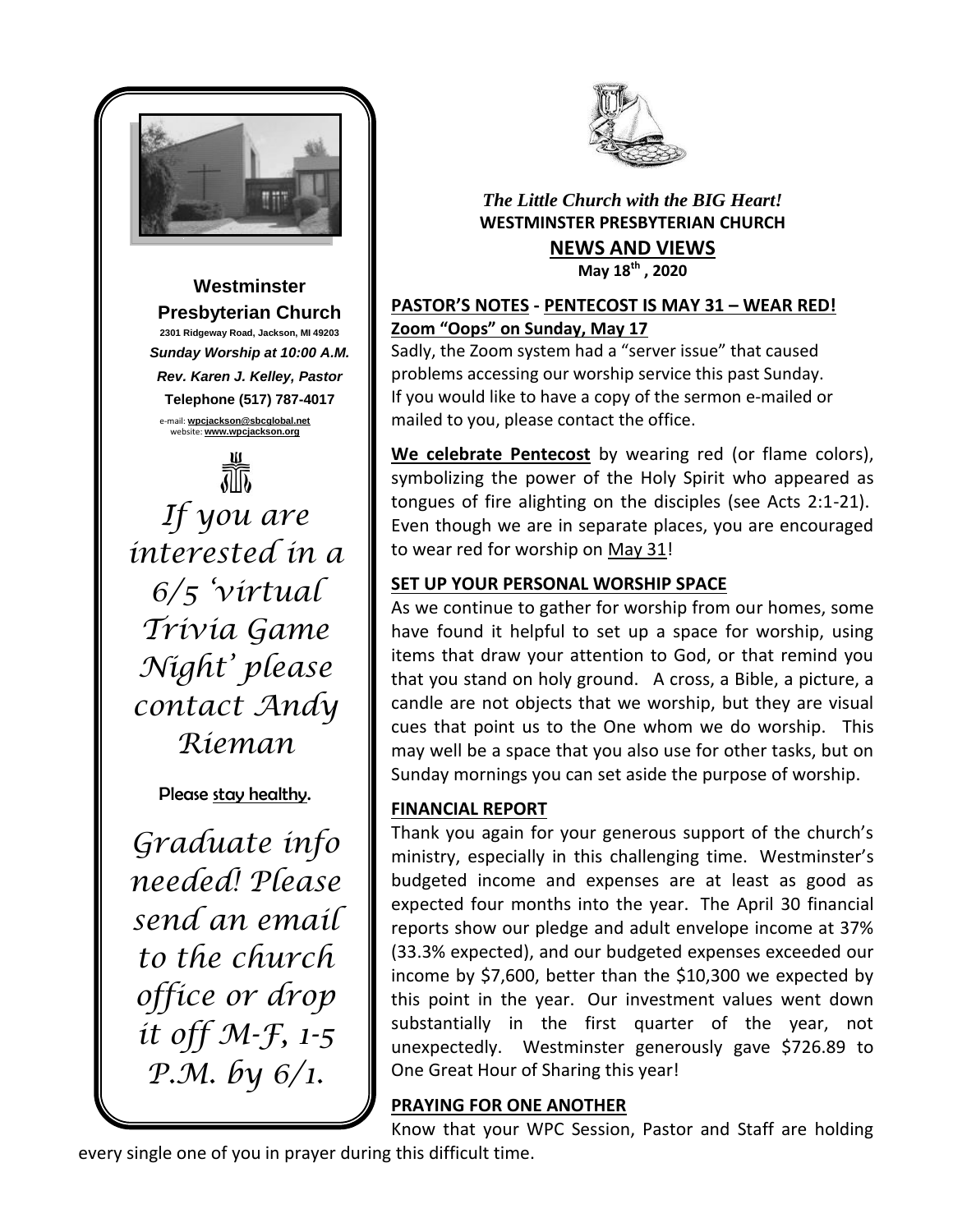#### **CAMP GREENWOOD**

Due to the current Pandemic we made the decision to cancel in-person summer camp for the 2020 season. This does not mean that Summer Camp 2020 is not happening. We are in the process of finding ways to "Bring Camp to You". A survey will be coming out with more information and we eagerly await your response. For other information about our cancellation policy and virtual camp please visit us at: [http://campgreenwood.org/summer-camp/summer-camp/](https://campgreenwood.us4.list-manage.com/track/click?u=fec26ecb409c276af03b6d3db&id=f5a0ad7a91&e=e207a75e22)

#### **ONLINE GIVING OPTION**

Session has agreed to offer the option of online giving. After comparing several options, we chose the Presbyterian Foundation as our receiving agency. There will be a link on our website and on our Facebook page within the next couple of weeks, as soon as our application is processed. As our electronic sharing of worship invites participants into the church in a new way, it seemed important to have this option available. Those who are already giving should be aware that if you choose to give online, there is a 2% fee deducted when your gift is transferred to the church. There is an option available to increase the gift to help offset this fee. If you want to set up your regular gift to be sent to the church automatically, you may be able to do it through your own bank or credit union without fees.

#### **SPRING "WORK DAY"**

Westminster's Spring "Work Day" this year didn't happen due to the governor's "Stay Home-Stay Safe" orders. However, those who are interested in getting some outdoor exercise can stop at the church at your convenience and tackle a task that's calling your name! There's a black notebook in the box to the left of the main entrance with a list of things needing to be done. You'll need to bring your own tools, or arrange with Jon or Karen to borrow a key to the shed. Thanks for helping if you're able to do so, and please initial tasks completed and make notes if needed in the notebook!

> A Taste of Covenant Gathering **Offered Virtually** July 12-17, 2020

#### **A TASTE OF COVENANT GATHERING**

Are You Ready for a Taste of Covenant Gathering? We're going virtual this year! Your Design Team has planned a delightful menu!

\*Appetizer: The dates still July 12 to 17, 2020 -- just online instead of in person!

\*Soup & Salad Course: Early morning e-mail with all the info you'll need for the day, including video to watch if/when you are able.

\*Main Serving: Afternoon scheduled

class times 2 days (1 hr) for pre-K to 5th grade, 2 days (1 hr + for Mid and High School). Adult class offering is by video, with an offering of late afternoon large group spiritual practice time, and also Bible Study.

\*Dessert Course: Evening worship or keynote or intergenerational activity. Social time follows.

\*Bread for the Journey: Holy Communion in closing worship. Take Bread of Life into the world.

*This is being offered free to all participants this year, though there will be an option to donate during the week. Sample what sounds good as time allows! Reservations Required! Registration info and more details early this week (May 18 – 24); contact Pastor Karen* 

#### **SOUND SYSTEM UPGRADES WITH VIDEO STREAMING**

WPC received a generous gift requesting that it be used for 'something special'. We'll be upgrading our sound system with a video camera, which will allow us to bring worship to your home, even if we are in